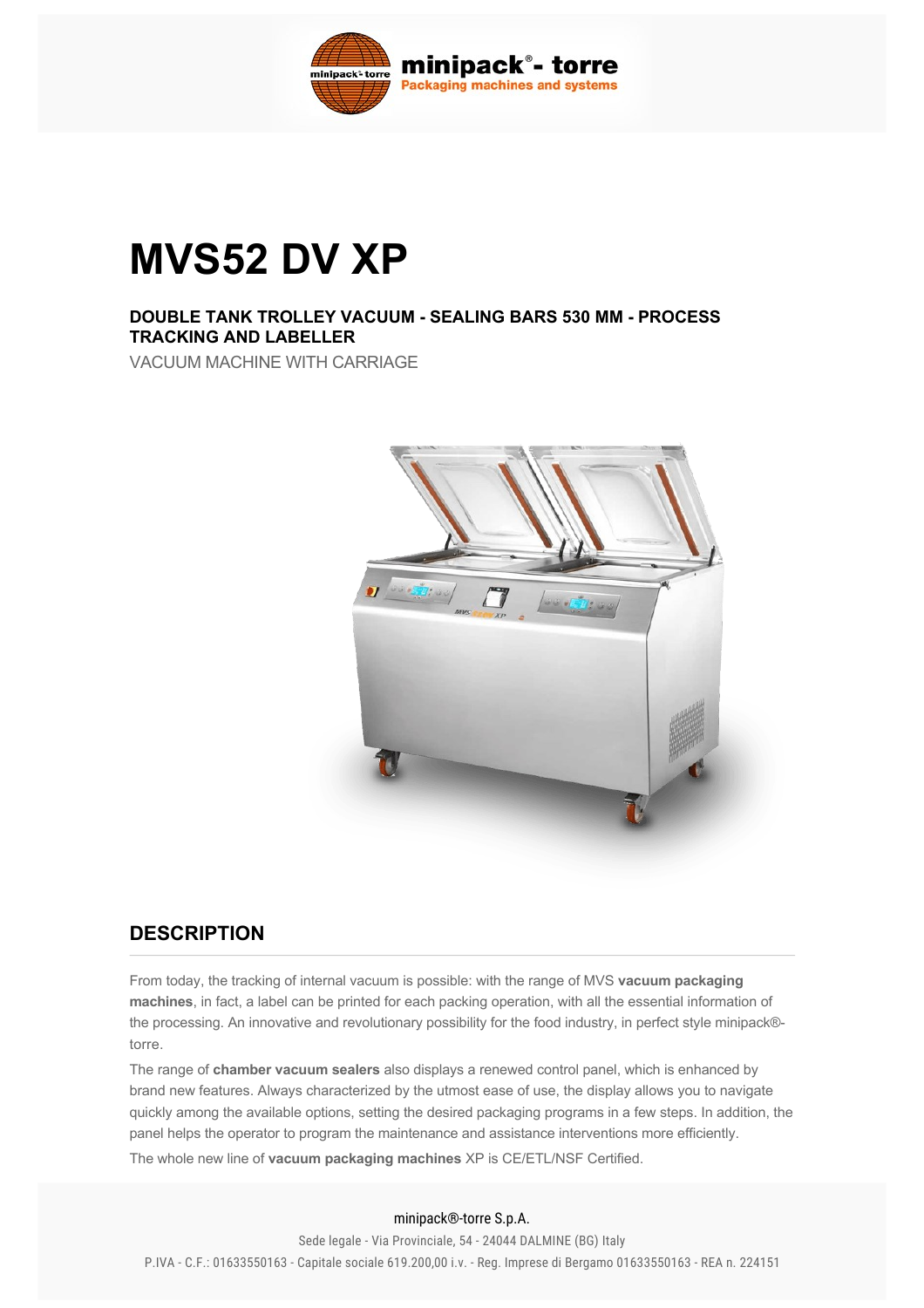

## **TECHNICAL FEATURES**

| Electrical power supply                    | V    | 220 (1 ph.) - 208/400 (3 ph.)             |
|--------------------------------------------|------|-------------------------------------------|
| Phase                                      | ph   | $1(220V) - 3(208/400/V)$                  |
| Dimensions of the sealing bars             | mm   | 530 (no. 2 side bars per tank - Total: 4) |
| Packaging cycle (Vacuum 99.9%)             | sec. | Vacuum= $22 - Air$ re-immission= 5        |
| Vacuum pump                                | mc/h | 40                                        |
| Work surface height                        | mm   | 893                                       |
| Machine dimensions with the lid open       | mm   | 1278x784x h.1344                          |
| Machine dimensions with the lid closed     | mm   | 1278x784x h.985                           |
| Machine weight (Net/Gross)                 | kg   | 268/300                                   |
| Available chamber dimensions<br>(Tank+lid) | mm   | 399x540x h.155 (2 tanks)                  |

minipack®torre shall not be held liable for typos or printing errors in this catalogue. It also reserves the right to make changes to the specified features without prior notice. All trademarks are property of their respective owners and are hereby acknowledged.

# **[A SERIES OF UNIQUE BENEFITS](#page-1-0)**

- <span id="page-1-0"></span>Newlydesigned liquid crystal **CONTROL DISPLAY**: it provides extensive packaging information, quick and easy settings and option of programming technical work servicing on the machine at the premises of the end user
- **PRELIMINARY DIAGNOSIS** of technical issues on the machine directly from the display via the checkup function without opening the machine
- o Option of retrieving the types of products that need to be packaged, divided by macro-categories (meat, fish, cheeses, vegetables, etc.)
- o Option of entering the type of inert gas (e.g. FOOD1-2-3) and setting (in a submenu) the percentage of gases forming the mix (e.g. O2=10% N=70% CO2=20%), thereby transferring the set data onto the label. This is a top function in case of external mixers
- Option of selecting the subcategories (e.g. meat, veal, beef, chicken, pork, etc.) for each product macrocategory
- Automatic setting for packaging steps with suggested or default values after the selection of the subcategories, while the expiry date remains to be set (optional step)
- **EASY PULSE** function to make programming easier, with the benefit for the operator of recalling functions that have already been set and settings
- Printing option (to be programmed) to issue the vacuum certification label and choose the number of copies to be applied on the individual items of packaging created during each cycle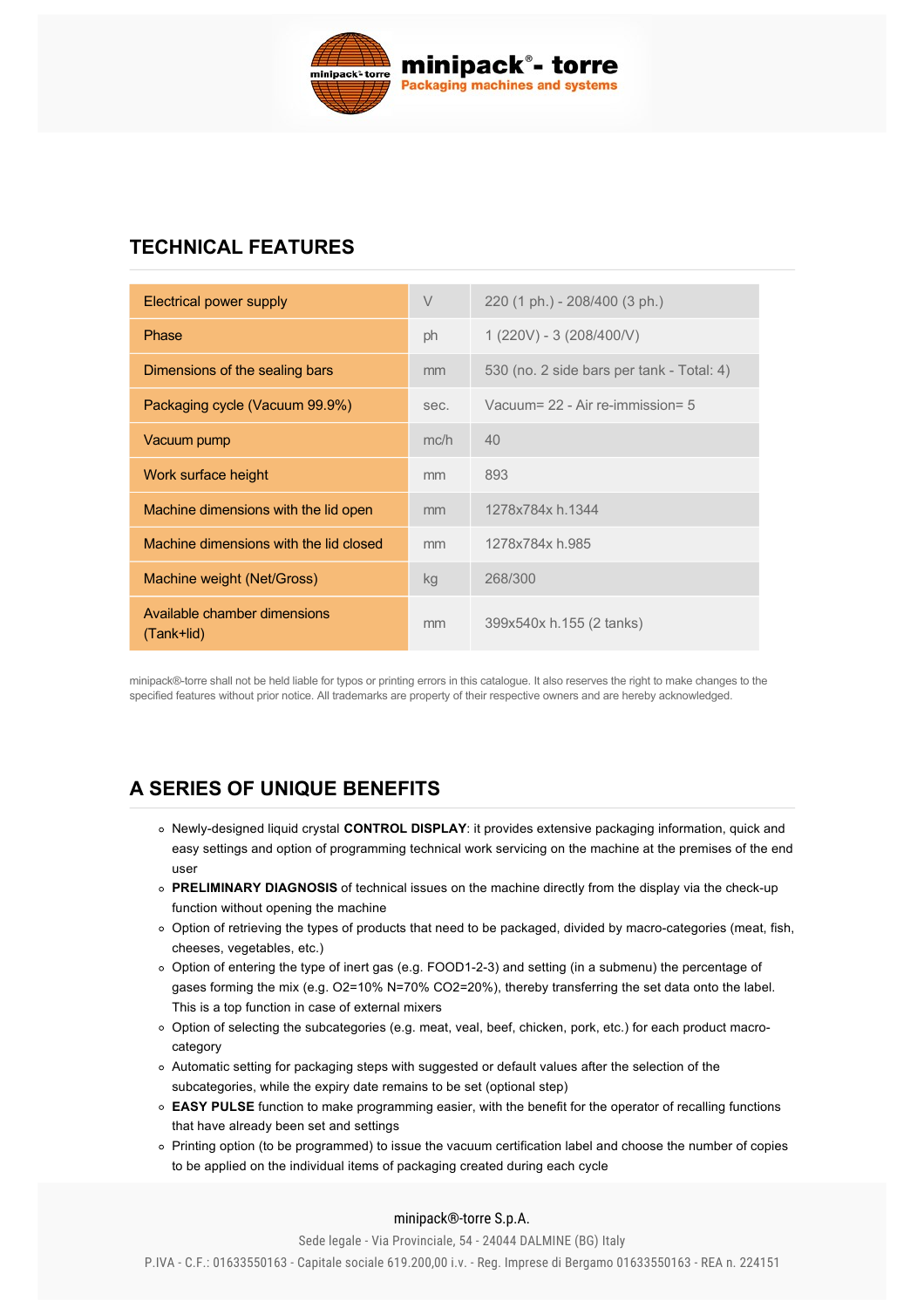

- Electronic **SOFT AIR** designed with various speed settings. It allows the air gradually go back into the chamber without letting the packaging suddenly collapse (ideal for products with sharp areas)
- o **CP-CONDITIONING PROGRAM** function to start the pump. It is used to eliminate oil-liquid emulsions that settle in the pump's tank. Recommended after the machine has not been used for extended periods of time
- **EXTERNAL VACUUM** option to create a vacuum inside a container outside the machine and connected to the tank with a tube
- The vacuum can be created by setting the time and disabling the vacuum sensor detection.

## **[MAIN NEW FEATURES SHOW ON THE DISPLAY](#page-2-0)**

<span id="page-2-0"></span>**DATE**: based on the clock

**LANGUAGE**: 8 languages

**OPERATOR**: 0001, the equivalent of Mr. Mario Rossi

#### **WEBSITE**

**VACUUM DETECTION**: % or in mbar (very useful for chefs)

LABEL: YES; NO - printing option with label

**SERVICE:** e-mail of the retailer with telephone number

**CYCLE COUNTER**: counter the machine cycles (cannot be edited)

- **OIL CYCLES**: pump oil change
- **CYCLES OFF**: indicates routine maintenance
- **TOT. HOURS**: hours of operation of the machine
- **TOT. HOURS**: hours of operation of the pump.

#### **[OVER TO THE CHEF](#page-2-1)**

<span id="page-2-1"></span>Creativity and efficiency are combined in the new vacuum machines by **minipack®torre**.

Designed to optimise time and work in professional kitchens, they come with unique features on the market. The special marinade programme that makes it easier to introduce spices, seasoning, sauces and syrups, the program designed for sealing food whilst it is still hot, the automatic printing of a label in accordance with the HACCP protocol: key new features that, along with the option of cooking vacuum-sealed food at low temperatures, represent invaluable help for any chef.